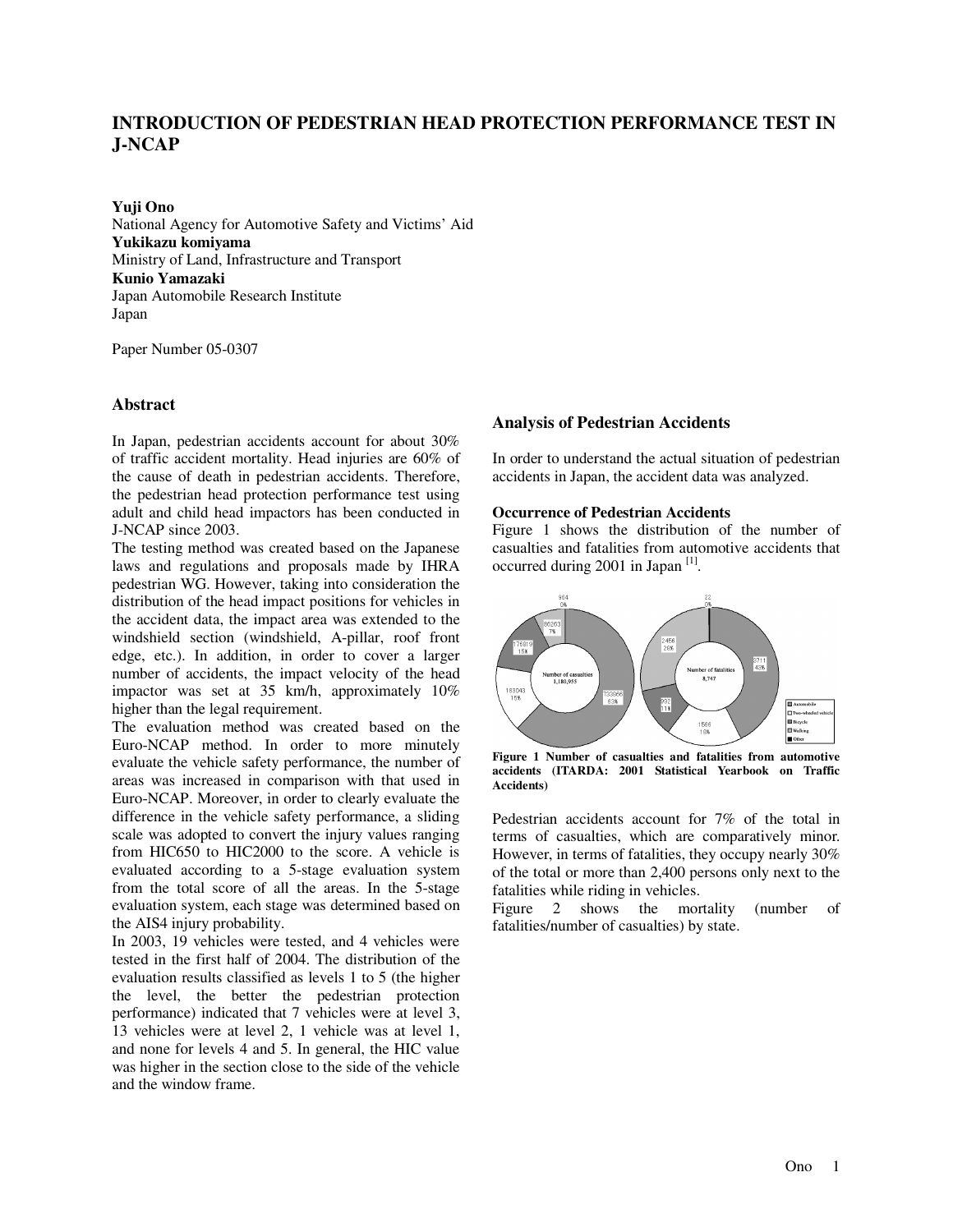

**Yearbook on the Traffic Accidents)** 

The mortality of pedestrians is the highest at nearly 3%, or about 6 times as high as the counterpart for while riding in the vehicle.

Therefore, judging from the fatalities and the mortality, we can understand that we need protective measures for pedestrian accidents.

Table 1 indicates the distribution of the types of vehicles involved in the pedestrian accidents.

|                         |                                 | Death          |          | Serious injuries |       | Minor injuries  |                 |
|-------------------------|---------------------------------|----------------|----------|------------------|-------|-----------------|-----------------|
|                         |                                 | (persons)      | (%)      | (persons)        | (%)   | (persons)       | (%)             |
| Large passenger vehicle | <b>Bus</b>                      | 12             | 0.6      | 37               | 0.4   | 284             | 0.5             |
|                         | Microbus                        | 5              | 0.3      | 19               | 0.2   | 100             | 0.2             |
|                         | Ordinary passenger vehicle 1Box | 116            | 6.2      | 561              | 5.6   | 3023            | 5.8             |
|                         | Sedan                           | 745            | 40.0     | 4576             | 45.6  | 24680           | 47.6            |
|                         | RV                              | 87             | 4.7      | 322              | 3.2   | 1567            | 3.0             |
| Light vehicle           | Sedan                           | 125            | 6.7      | 920              | 9.2   | 4422            | 85              |
|                         | Others                          | 18             | 1.0      | 157              | 1.6   | 749             | 1.4             |
| Trailer                 | 17t<                            |                | 0.4      | 16               | 0.2   | 37              | 0.1             |
|                         | $7t < x \le 17t$                | 0              | 0.0      | 3                | 0.0   | 3               | 0.0             |
|                         | $\leq 7t$                       | 0              | 0.0      | 3                | 0.0   | 6               | 0.0             |
| Dump truck              | $8t \leq$                       | 26             | 1.4      | 57               | 0.6   | 100             | 0.2             |
|                         | < 8t                            | 17             | $_{0.9}$ | 49               | 0.5   | 118             | 0.2             |
| Truck mixer             | $8t \leq$                       | 5              | $_{03}$  | 9                | 0.1   | 17              | 0.0             |
|                         | $8t$                            |                | 0.1      | $\overline{4}$   | 0.0   | 14              | 0.0             |
| TanTruck                | $8t \leq$                       | $\overline{c}$ | 0.1      | 7                | 0.1   | $\overline{11}$ | 0.0             |
|                         | $8t$                            | 3              | 0.2      | 7                | 0.1   | 9               | 0.0             |
| Truck                   | 20t≦                            | 30             | 1.6      | 43               | 0.4   | 85              | 02              |
|                         | $8t \le x < 20t$                | 46             | 2.5      | 80               | 0.8   | 152             | 0.3             |
|                         | $7t \leq x \leq 8t$             | 74             | 4.0      | 134              | 1.3   | 446             | 0.9             |
|                         | 3.5t < x < 7t                   | 68             | 3.7      | 264              | 2.6   | 1293            | 2.5             |
|                         | 2.8t<×≦3.5t                     | 46             | 2.5      | 147              | 1.5   | 628             | 1.2             |
|                         | ≤2.8t                           | 68             | 3.7      | 267              | 2.7   | 1486            | 2.9             |
|                         | Light van                       | 42             | 2.3      | 239              | 2.4   | 1352            | 2.6             |
| Light truck             | Light van                       | 49             | 26       | 329              | 3.3   | 1538            | 30 <sub>o</sub> |
|                         | Others                          | 181            | 9.7      | 780              | 7.8   | 3807            | 7.3             |
| Motorcycle              | Motor bicycle                   | 23             | 1.2      | 587              | 5.8   | 4220            | 8.1             |
|                         | Motorcycle                      | 57             | 3.1      | 400              | 4.0   | 1506            | 2.9             |
| Others                  |                                 | $\overline{8}$ | 0.4      | 19               | 0.2   | 147             | 0.3             |
| Total                   |                                 | 1861           | 100.0    | 10036            | 100.0 | 51800           | 100.0           |

**Table 1 Distribution of vehicle types involved in accidents**

The state of the distribution shows that most accidents were caused by sedans of standard size accounting for 40% of the total vehicles. When vehicle types (in bold font) subject to the test method under the Japanese regulations are included, they account for 77 %.

### **Analysis of Types of Injuries**

Figure 3 shows the regions of injury by the level of pedestrian injuries cited from the general data held by ITARDA for 1993 to 2000[2].



**Figure 3 Pedestrian regions of injuries (ITARDA: The 2001 Statistical Yearbook on the Traffic Accidents)** 

Legs have the highest ratio for serious injuries, accounting for over 50% of the total regions of injuries. On the other hand, in the case of fatalities, the legs hold a small ratio while heads occupy 60%. Compared with the fatalities, serious injuries involve a greater number of cases. Therefore, to take measures for a number of serious injuries, it is necessary to reduce injury to the legs. Conversely, we find that a reduction of head injuries is necessary as the measures for reducing fatalities, which have fewer cases but of a more serious level of injuries.

Figure 4 shows the cumulative percentage of the vehicle impact velocity involving the pedestrians' death and serious injuries cited from the ITARDA data of accident cases for 1993 to 2001. The data covers only those subject vehicles, excluding large trucks, whose impact velocity at the accident could be estimated.



**Figure 4 Cumulative percentage of vehicle impact velocity involving death and serious injuries of pedestrians**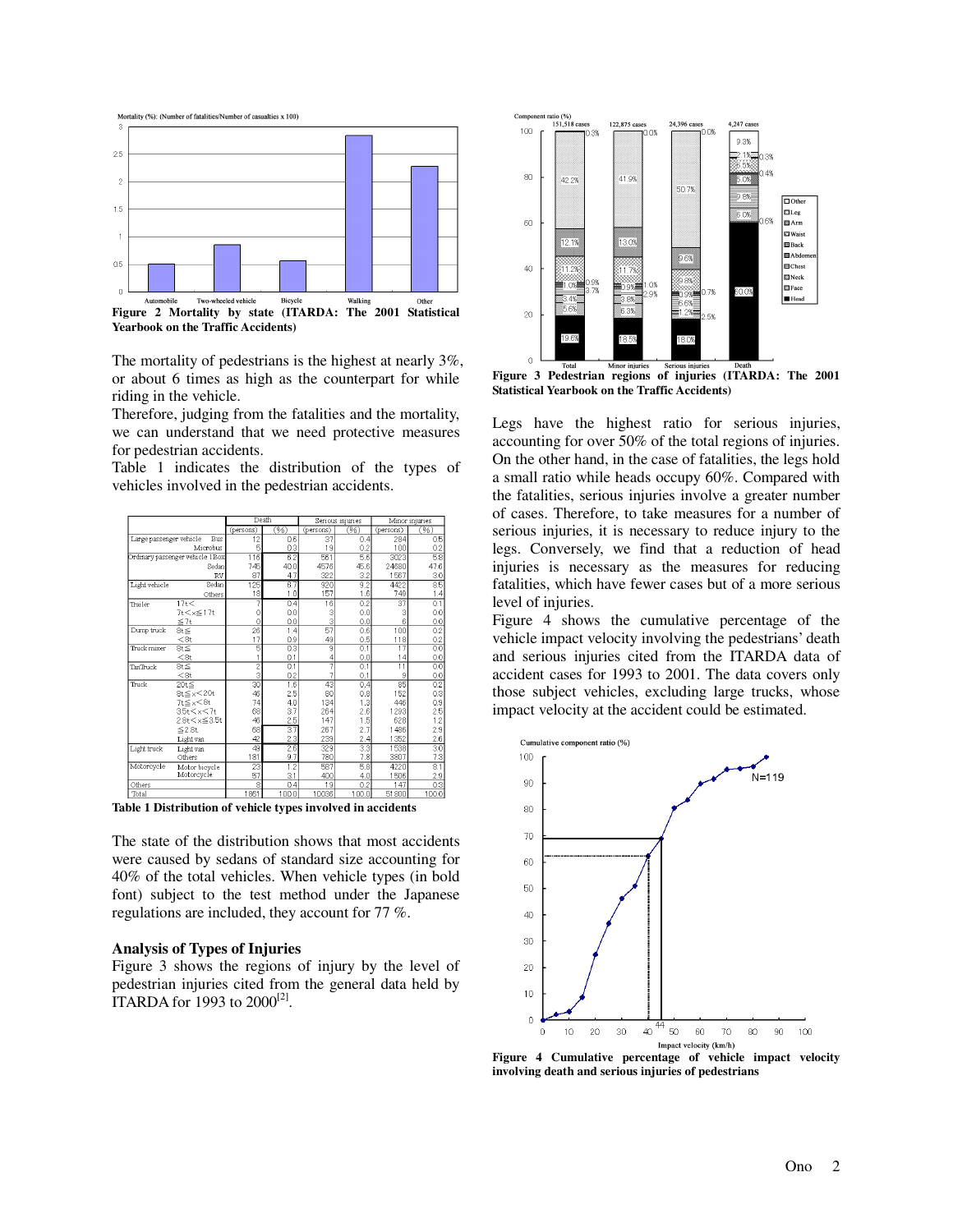The Japanese legal test method sets the impact conditions by setting the vehicle impact velocity at 40 km/h. The figure shows that approximately more than 60% of the traffic accidents occurred at this velocity. If the impact velocity is raised by 10% to 44 km/h, the coverage ratio of the accidents rises to 70% approximately.

### **Analysis of Head Impact Position**

Figure 5 shows the pedestrian head impact positions at different impact velocities of the vehicles causing the accidents. The velocity range was classified into 3 levels of under 30 km/h, 30 to 50 km/h, and over 50 km/h in consideration of the vehicle impact velocity (40 km/h) expected in the head impact test.



In the case of a vehicle impact velocity of under 30 km/h, minor injuries of AIS1 or 2 frequently occur except in the vicinity of the edge of the bonnet where injuries of AIS3 and over occur.

In the case of a vehicle impact velocity of 30 to 50 km/h, injuries of over AIS3 tend to occur at the edge of the bonnet, near the strut tower, and in the vicinity of the window frame and A-pillar.

In the case of the vehicle impact velocity of over 50 km/h, the percentage occupied by minor injuries of AIS1 or 2 drops and the higher level of injuries tend to occur near the center of the bonnet and at the windshield.

## **Setting of Test Method**

The test method was set based on the actual condition of Japanese traffic accidents and the examination results of related matters domestic and overseas. As shown in Figure 3, Japanese data on the pedestrian accidents indicates the head as the top region of injuries causing the pedestrians' fatalities, while serious injuries mostly occurring to the leg region. On the other hand, regarding the discussion on the test method for the head, examinations have been almost completed with IHRA and the Japanese test method based on it. Regarding the leg region, however, discussion still goes on.

Under the circumstances, while the J-NCAP pedestrian

protection performance test is intended to reduce injuries of both the head and leg regions, it has been decided to conduct tests on the head for the time being since this region has acquired consensus domestically and overseas.

In the current test method, specifications for the impactors (165 mm in diameter and 3.5 kg in weight for a child and 165 mm and 4.5 kg for an adult), child and adult ranges of impact (WAD 1000 to 1700 mm for child, and WAD 1700 to 2100 mm for adult), setting procedures for impact area, etc. were determined based on the test method described in the Japanese regulations. The following modifications were made, however, to understand the vehicle safety performance more in detail and clarify the performance difference among the vehicles.



**Figure 6 Test method under Japanese regulations**

## **Impact Area**

As it is thought effective to improve the head protection performance of the vehicle in these positions, J-NCAP specifies the impact range to be between WAD1000 to 2100 in principle and includes the windshield and window frame in the impact area, which was excluded by the Japanese legal test method. In addition, it made the following examinations of the impact area according to this precondition.

#### **Examination of Rear Edge of Impact Area**

The rear edge of the impact area shall be WAD 2100 mm.

The rear section was not included in the impact area because no injury cases were reported as caused by the roof although the accident data has some cases of injuries by the roof edge. Incidentally, Euro-NCA $P^{[4]}$ and other test methods call for no roof test, and there exists no impact condition to which an international consensus has been obtained.

The boundary between the roof and windshield is defined as the line in the latitudinal direction of the vehicle consisting of the contact points between the line inclined at  $75^{\circ}$  rearward from the vertical line and the top of the window frame in the vertical section parallel to the longitudinal axis of the vehicle.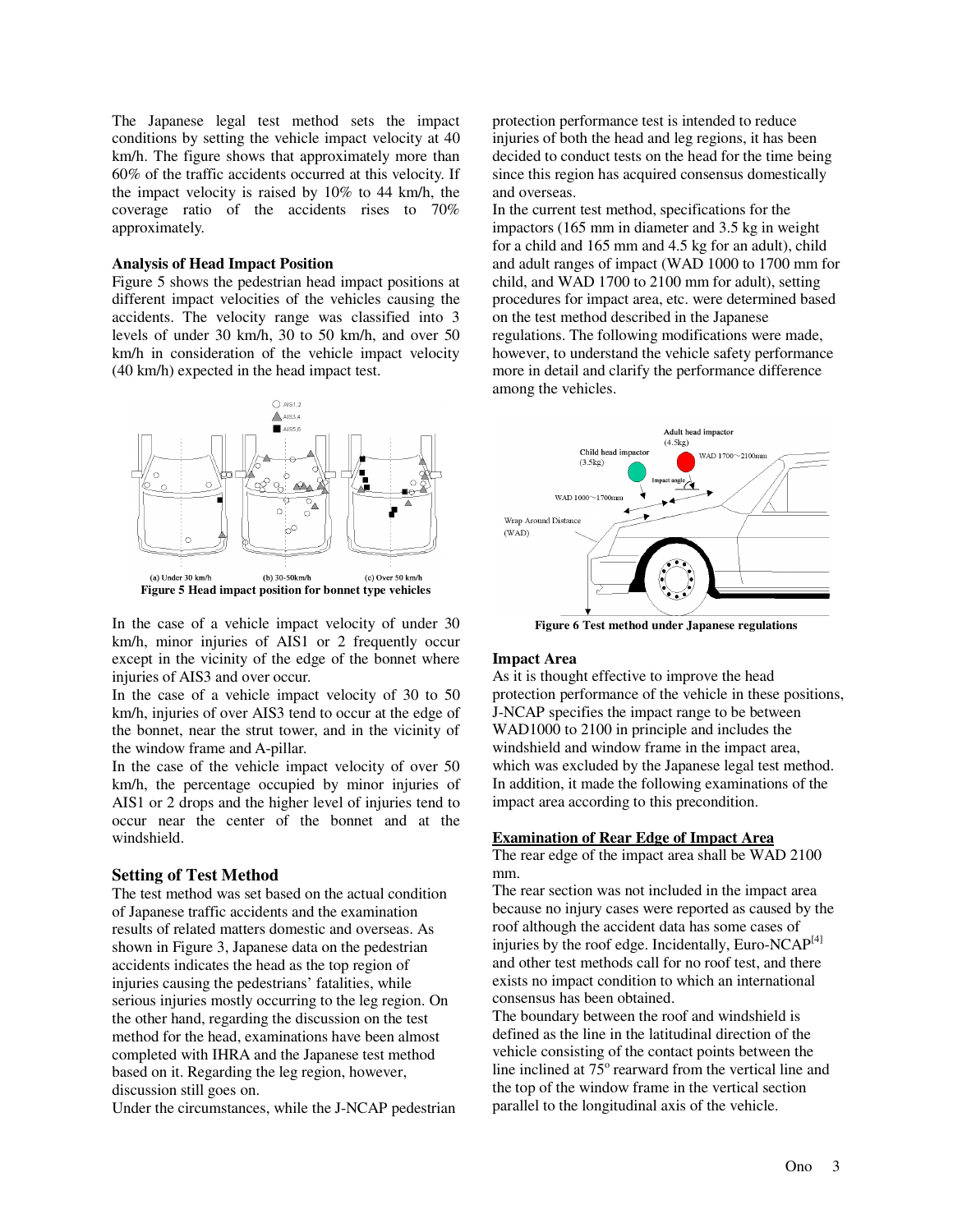

**Figure 7 Boundary between roof and windshield** 

### **Examination in vertical direction**

In a vehicle having an almost flat-formed front, WAD and the pedestrian height roughly coincide, but it is thought that pedestrians having a height of 2100 mm are rare. Moreover, if impacted by such a vehicle, it is hard to think that the head impact position shifts upward. Therefore, it was necessary to examine a limitation in the direction of height. Accordingly, it was decided to make the vehicle height of 1900 mm as the rear edge of the impact area as adopted by IHRA.



**Figure 8 Limitation of height of impact area** 

#### **Examination of Leading Edge of Impact Area**

It is decided to make the front edge of the impact area to be WAD1000 mm. In addition, the same method will be used for setting the bonnet leading edge reference line as defined by the test method under the Japanese laws and regulations.



**Figure 9 Leading Edge of Impact Area** 

#### **Examination of Leading Edge pf Impact Area**

Regarding the evaluation of the sides around the bonnet, if impact is given to a sharply slanted section such as the fender, the impactor may show a sharp behaviour in the latitudinal direction that is impossible with a human body, possibly preventing proper evaluation. Moreover, it is likely that the impactor would be damaged after rebounding. In this respect, the longitudinal line (bonnet side reference line, Figure 10) along which the fender inclines inward at  $45^{\circ}$  is defined. The line entering inward from this line by half of the diameter of the impactor (82.5 mm) will be the side edge of the impact area (Figure 11). Regarding the surrounding of the windshield, the A-pillar is included in the impact range.



**Figure 10 Bonnet side reference line**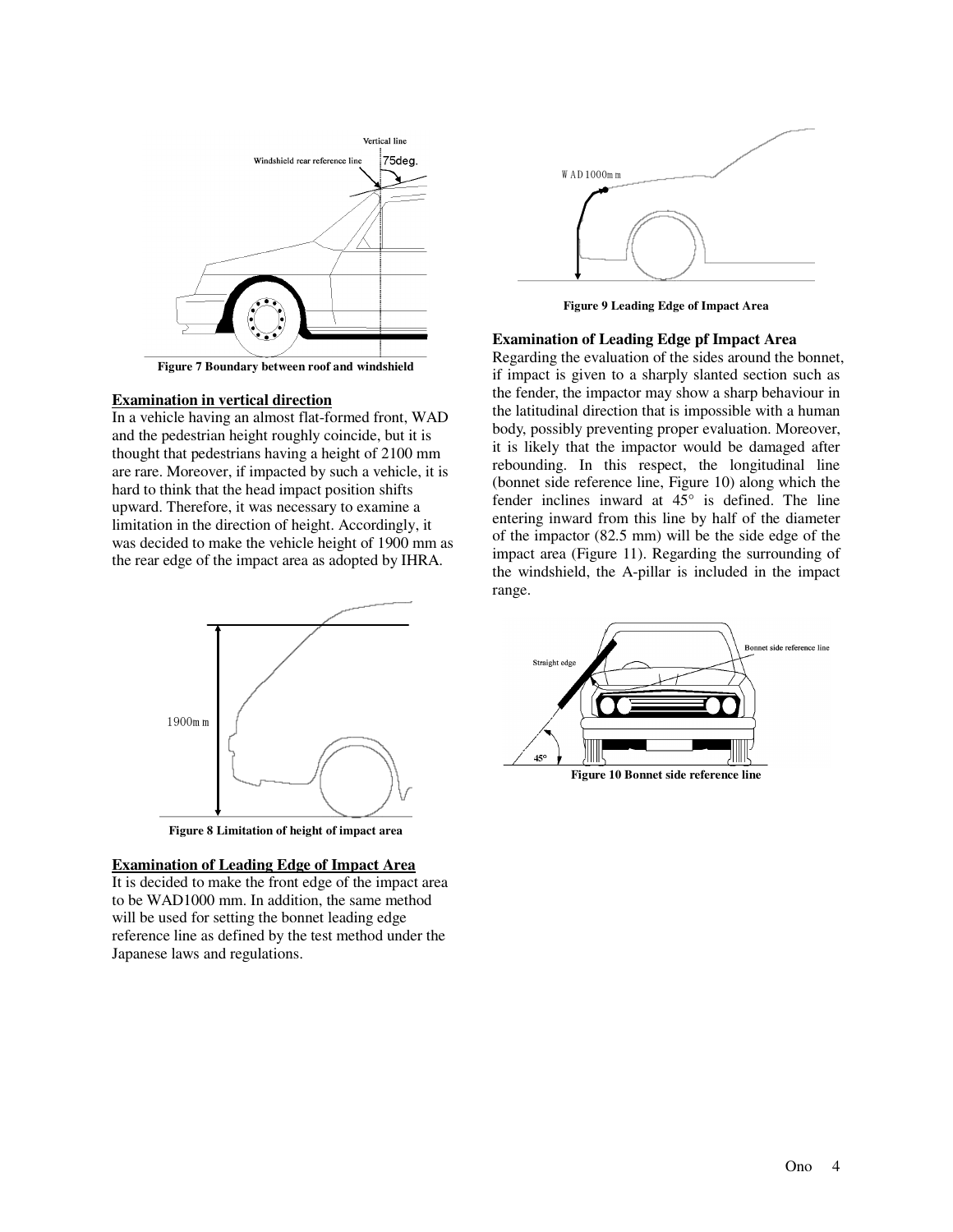

**Figure 11 Bonnet impact area side edge** 

#### **Impact Speed and Angle**

Regarding the impact conditions, the vehicle impact velocity was set to 44 km/h, 10% higher than the Japanese legal test method requirement. This velocity setting raises the coverage ratio to approx. 70% (Figure 4) in the accidents causing fatalities and serious injuries of pedestrians.

Tables 2 and 3 outline the recommended impact conditions for adult and child impactors by IHRA. We have set the impact condition as follows based on this data:

|                   | Car in pact speed<br>30km/h                                    |                                        |                 |                                                                                                          |            |                |  |  |
|-------------------|----------------------------------------------------------------|----------------------------------------|-----------------|----------------------------------------------------------------------------------------------------------|------------|----------------|--|--|
| Shape<br>Corridor |                                                                | Head in pact velocity<br>$\frac{1}{2}$ |                 | Head in pact angle<br>$(\deg.)$                                                                          |            |                |  |  |
|                   | Bonnet                                                         | W ndshield                             | BLE/Grille      | Bonnet                                                                                                   | W ndshield | BLE/Grille     |  |  |
| $S$ edan +        | $21.6 +/- 3.0$                                                 | nc                                     | nc              | $65.1 +/- 0.8$                                                                                           | nc         | nc             |  |  |
| SUV               | $21.3 +/- 1.2$                                                 | n c                                    | $21.3 + (-6.0)$ | $55.6 +/- 5.5$                                                                                           | nc.        | $26.0 +/- 7.5$ |  |  |
| 0 ne box          | $20.1$ +/- 0.6                                                 | nc                                     | $21.9 + (-5.1)$ | $47.5 +/- 2.8$                                                                                           | nc         | $20.3 + - 8.0$ |  |  |
|                   |                                                                |                                        |                 |                                                                                                          |            |                |  |  |
|                   | Car impact speed                                               |                                        |                 |                                                                                                          |            |                |  |  |
| Shape<br>Corridor | 40km/h<br>Head in pact velocity<br>Head in pact angle          |                                        |                 |                                                                                                          |            |                |  |  |
|                   | $\frac{1}{2}$                                                  |                                        |                 | $(\deg.)$                                                                                                |            |                |  |  |
|                   | BLE/Grille<br>Bonnet<br>W indshield                            |                                        |                 | <b>B</b> onnet                                                                                           | Windshield | BLE/Grille     |  |  |
| Sedan +           | $30.0 +/- 4.0$                                                 | nc                                     | nc.             | $66.0 +/- 6.3$                                                                                           | nc         | nc             |  |  |
| SUV               | $27.2 +/- 1.6$                                                 | n c                                    | $32.0 +/- 3.6$  | $59.2 +/- 2.6$                                                                                           | nc.        | $22.5 +/- 4.2$ |  |  |
| 0 ne box          | $27.6$ +/- 0.8                                                 | nc                                     | $33.2 + (-3.2)$ | $49.8 +/- 1.8$                                                                                           | nc         | $17.4$ +/- 6.1 |  |  |
|                   |                                                                |                                        |                 |                                                                                                          |            |                |  |  |
| Shape<br>Corridor | Car in pact speed<br>50km/h                                    |                                        |                 |                                                                                                          |            |                |  |  |
|                   | Head in pact velocity                                          |                                        |                 | Head in pact angle                                                                                       |            |                |  |  |
|                   | $\frac{1}{2}$                                                  |                                        |                 | $(\deg.)$                                                                                                |            |                |  |  |
|                   | Bonnet                                                         | W ndshield                             | BLE/Grille      | Bonnet                                                                                                   | Windshield | BLE/Grille     |  |  |
| $S$ edan +        | $38.5 +/- 5.0$                                                 | nc                                     | nc.             | $65.2 + - 6.5$                                                                                           | nc         | nc             |  |  |
| SUV               | $34.0 +/- 1.5$                                                 | nc                                     | $44.5 +/- 1.0$  | $61.9 +/- 3.8$                                                                                           | nc         | $18.1 + - 3.8$ |  |  |
| 0 ne box          | $36.0 +/- 0.5$                                                 | nc                                     | $46.5 +/- 2.0$  | $47.4 +/- 2.1$                                                                                           | nc         | $14.8 +/- 3.6$ |  |  |
|                   | $4$ nc:No contact, $41$ Child headform impact test conditions, |                                        |                 |                                                                                                          |            |                |  |  |
|                   |                                                                |                                        |                 | 444. Linear interpretation to be used to determine in pact conditions for in-between speeds if required. |            |                |  |  |

**Table 2 Impact conditions for child impactor** 

|                   | Car in pact speed |                           |            |                    |                 |            |  |  |  |
|-------------------|-------------------|---------------------------|------------|--------------------|-----------------|------------|--|--|--|
| Shape<br>Corridor | $30 \text{km/h}$  |                           |            |                    |                 |            |  |  |  |
|                   |                   | Head in pact velocity     |            | Head in pact angle |                 |            |  |  |  |
|                   |                   | $\frac{1}{\text{km}}$ /h) |            |                    | deg.            |            |  |  |  |
|                   | Bonnet            | W ndshield                | BLE/Grille | Bonnet             | Windshield      | BLE/Grille |  |  |  |
| $S$ edan +        | $23.7 + - 6.0$    | $27.3 + - 5.4$            | nc         | $78.3 + - 5.6$     | $48.8 + -9.9$   | nc         |  |  |  |
| SUV               | $26.4 + - 3.6$    | nc                        | nc         | $73.8 + - 21.5$    | nc              | nc         |  |  |  |
| 0 ne box          | nc                | $20.4 + -3.6$             | nc         | nc                 | $55.1 +/- 10.4$ | nc         |  |  |  |
|                   |                   |                           |            |                    |                 |            |  |  |  |
|                   | Car in pact speed |                           |            |                    |                 |            |  |  |  |
| Shape<br>Corridor | 40km/h            |                           |            |                    |                 |            |  |  |  |
|                   |                   | Head in pact velocity     |            | Head in pact angle |                 |            |  |  |  |
|                   |                   | $\frac{1}{2}$             |            |                    | deg.            |            |  |  |  |
|                   | Bonnet            | W indshield               | BLE/Grille | Bonnet             | W indshield     | BLE/Grille |  |  |  |
| $S$ edan +        | $30.4 +/- 7.2$    | $35.2 + - 6.8$            | nc         | $66.0 +/- 14.0$    | $38.4 +/- 10.9$ | nc         |  |  |  |
| SUV               | $30.8 + - 8.8$    | nc                        | nc         | $76.7 + (-22.2)$   | nc              | nc         |  |  |  |
| 0 ne box          | nc                | $29.6 + - 3.2$            | nc         | nc                 | $47.3 + -9.6$   | nc         |  |  |  |
|                   |                   |                           |            |                    |                 |            |  |  |  |
| Shape<br>Corridor | Car in pact speed |                           |            |                    |                 |            |  |  |  |
|                   | 50km/h            |                           |            |                    |                 |            |  |  |  |
|                   |                   | Head in pact velocity     |            | Head in pact angle |                 |            |  |  |  |
|                   |                   | $\frac{\ln \ln h}{h}$     |            | (deg.)             |                 |            |  |  |  |
|                   | Bonnet            | W ndshield                | BLE/Grille | Bonnet             | W ndshield      | BLE/Grille |  |  |  |
| Sedan +           | $37.5 + (-9.5)$   | $46.5 + (-11.0$           | nc         | $56.8 +/- 11.5$    | $33.5 + - 11.3$ | nc         |  |  |  |
| SUV               | $39.5 +/- 11.0$   | nc                        | nc         | $73.5 + (-25.2)$   | nc              | nc         |  |  |  |
| $0$ ne $box$      | nc                | $43.0 + (-6.0$            | nc         | nc                 | $38.4 +/- 12.3$ | nc         |  |  |  |

 $\frac{1}{200}$  Linear interpretation to be tused to determ ine in pact conditions for in-betw een speeds if required. **Table 3 Impact conditions for adult impactor** 

#### **Test Conditions for Bonnet**

Observation of the head impact velocity data at the vehicle impact velocities of 40 km/h and 50 km/h in Tables 2 and 3 indicates a tendency where the head impact velocities tend to be 80% or slightly less of the vehicle impact velocity. Therefore, if the vehicle impact velocity is set at 44 km/h, the desirable head impact velocity would be 35 km/h being approximately 80% of the vehicle impact velocity.

Moreover, when the head impact angles are observed at vehicle impact velocities of 40 km/h and 50 km/h, no major difference is observed except with the adults for sedans. Even in the case of the adults for sedans, the impact angle is presumed to be between 62 and 63°. Consequently, the head impact angle should desirably be tested under the same impact conditions as the legal Japanese test method.

#### **Test Conditions for Windshield And Wind Frame**

IHRA defines no boundary between the bonnet and windshield. In the case where the head of a pedestrian comes into contact with the vicinity of the lower edge of the windshield, the impact may be similar to contact with the bonnet. Therefore, the impact conditions for the bonnet will be applied to the impact that is made to the lower edge of the windshield.

Regarding the area from the center of the windshield to the upper edge, impact conditions will be set based on the recommended impact conditions for the adult. The estimated head impact velocity at the vehicle collision speed of 44 km/h will be 34 to 40 km/h according to the data for the head impact velocity to the windshield of the vehicle having impact velocities of 40 km/h to 50 km/h in Table 3. This head impact velocity tends to be slightly higher than the impact velocity to the bonnet. However, considering that the velocity range is great as a whole under the recommended impact conditions of IHRA, and that it is difficult to take measures for the sides of the vehicle with the window frames, a desirable impact velocity would be 35 km/h the same as for the bonnet.

The impact angle will be the rounded off value of the angle specified in the impact conditions recommended by IHRA. The same angle of 40° as sedans will be specified for SUVs since no data is available for the latter.

With some of small vehicles, the windshield and window frame may be the range in which a child impactor is used. Under the current state, no data is available for IHRA-recommended impact conditions for the vicinity of the windshield for a child as in Table 2. However, a child which collides with the windshield or window frame may be considered to have a height comparatively close to that of an adult. In this respect, the test will be conducted using the adult impact conditions for the time being.

The above statements are summarized into the test conditions as outlined in Table 4.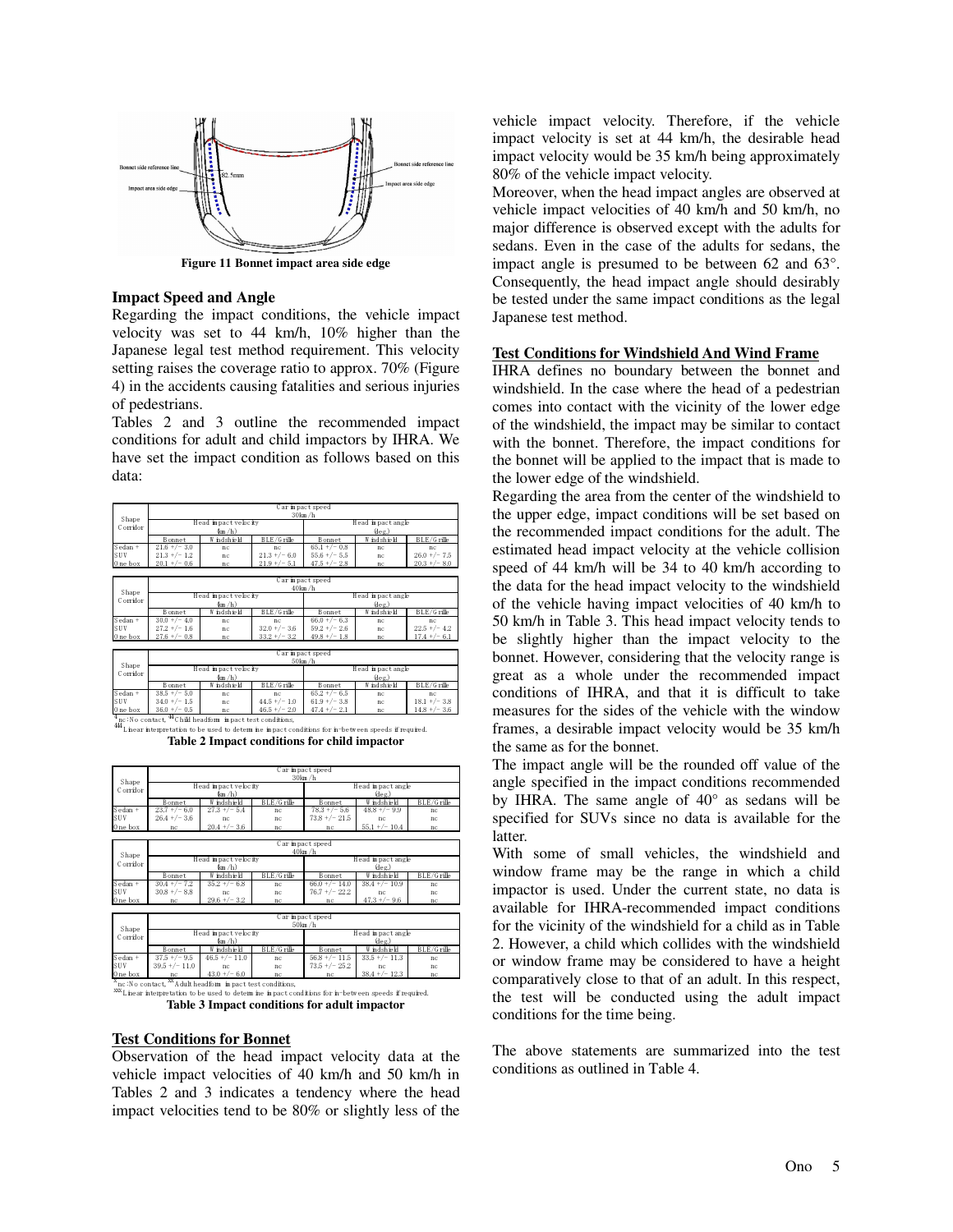

## **Evaluation Method**

On making evaluation, it has been decided to calculate the total scores by dividing the impact area for multiple tests to more closely understand the pedestrian protection performance of the vehicles. At the same time, to clarify the relationship between the scores and the injury probability, injury values obtained from the tests (HIC) are converted into scores representing the safety performance by using the evaluation functions associated with the injury probability.

## **Division of Impact Area**

Euro-NCA $P^{[5]}$  divided the impact area and evaluated each divided areas. Scores for those divided area are aggregated and evaluated as a vehicle. The aim is to find the distribution of pedestrian protection performance of a vehicle by incorporating the concept of area, without having the pedestrian protection performance of the vehicle represented by a single point.

The more divided the area, the more accurately understood the distribution of the pedestrian protection performance of the vehicle. Excessive division, however, may lead to a sharp and impractical increase of test frequency, requiring longer time and more expense in evaluation. Therefore, it is required to develop a division method that enables an efficient testing operation while closely understanding the pedestrian safety performance of the vehicles. From this respect, J-NCAP has decided to divide the impact area using the following method:

## **Longitudinal Direction**

Regarding the longitudinal direction, the longitudinal ratio of WAD will be approximately 2:1 in the evaluation areas using a child impactor and an adult impactor. Accordingly, the evaluation area using the child impactor has been divided into two portions.

In other words, three areas are set up with an evaluation area using an adult compactor (Area I), a rear part of an evaluation area using a child impactor divided into two parts (Area II), and the forward part (Area III).

## **Latitudinal Direction**

The impact areas of Area I and Area II are each divided into 6 portions in the latitudinal direction of the vehicle. As to Area III, the latitudinal division is made into 3 portions because of fewer impact positions of high injury value due to the structures inside the engine compartment, and the forward section of the bonnet having the possibility of occupying a smaller area than the rear section due to the position of the bonnet leading edge.



**Figure 12 Area division method by J-NCAP**

## **Subdivision of Divided Areas**

The divided areas are subdivided according to the following procedure for use for evaluation:

(a) Regarding the area totally divided into 15, the secretariat selects one place where the HIC value is seemingly the highest. An impact is applied to this position and the subsequent injury value is used as the representative value with which to evaluate the area.

(b) As may be desired by a manufacturer, each divided area may be further divided into 4 areas, and the test can be conducted with the impact positions other than the subdivided areas that fall under the positions already tested. At this time, the manufacturer selects 1 to 3 areas for subdivision out of the remaining areas for subdivision. The secretariat selects an impact position seemingly having the highest injury value out of the areas for subdivision as selected by the manufacturer.

(c) Scores of the divided areas are evaluated using the weighted average of the scores from 2 areas. The weight varies according to the number of areas for subdivision specified by the manufacturer as the area desired for the test.

1) In the case where the manufacturer selects all of the remaining 3 areas for subdivision

Score of divided area  $= (1/4)$  x (score of main test) +  $(3/4) + (score of requested test)$ 

2) In the case where the manufacturer selects 2 areas out of the remaining 3 areas for subdivision

Score of divided area =  $(2/4)$  x (score of main test) +  $(2/4) + (score of requested test)$ 

3) In the case where the manufacturer selects 1 area out of the remaining 3 areas for subdivision

Score of divided area =  $(3/4)$  x (score of main test) +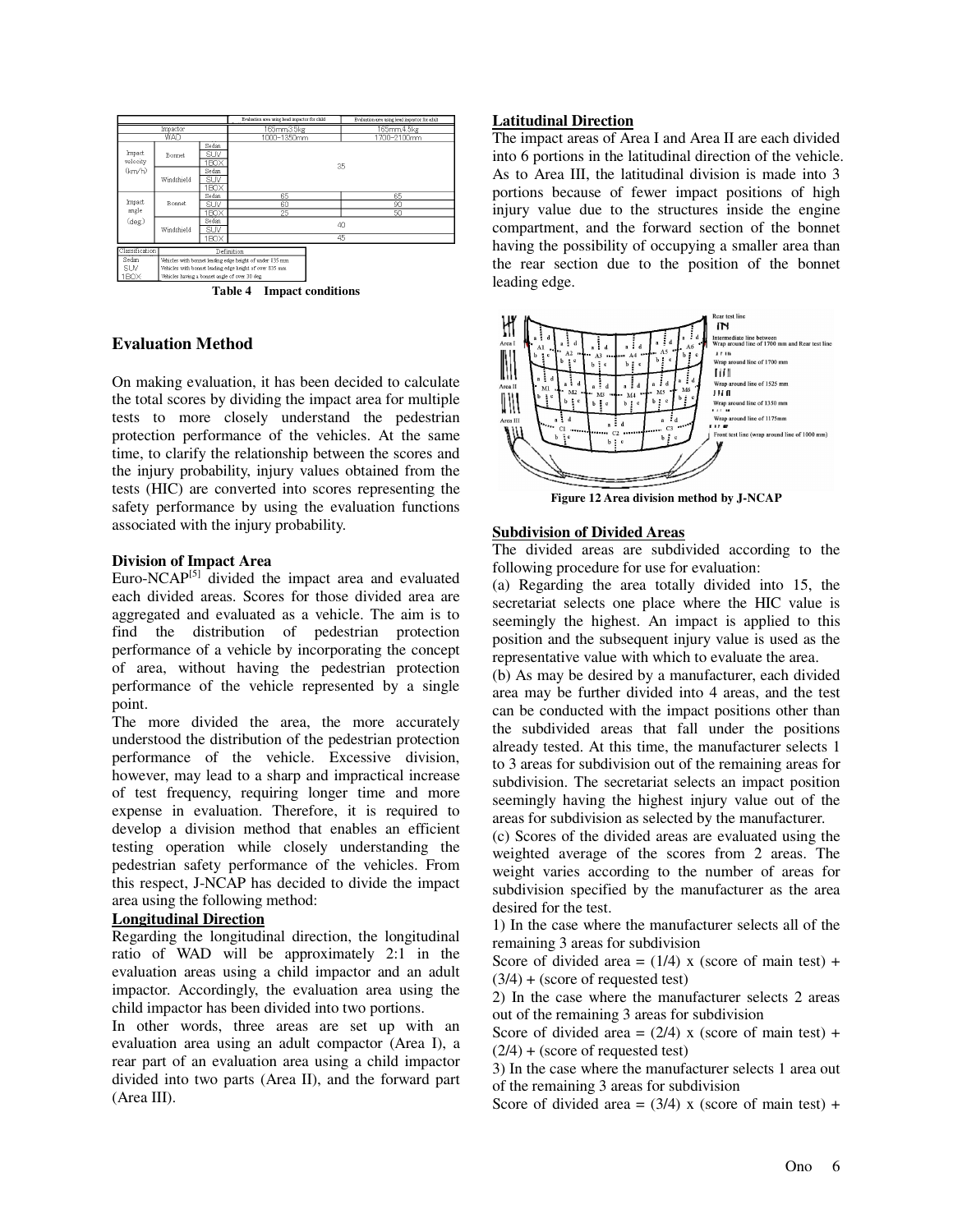$(1/4) + (score of requested test)$ 

## **Evaluation Function**

To make the conversion from test injury value (HIC) to a score, an evaluation function is used. For the evaluation function, a sliding scale will be used after making linear approximation based on the risk curve (relations between the injury value and the injury probability). Regarding the scope of evaluation, a wide range of evaluation will be specified to prompt improvement of the pedestrian protection measures on the part of the manufacturer.

At J-NCAP, the evaluation function is also used to convert the injury value to a score in the general evaluation of impact safety related to the passenger protection. In the case of passenger protection, the head injury value does not necessarily rise remarkably thanks to the airbag, seat belt and other safety devices, hence the upper limit is set at HIC1000. On the other hand, in the case of the protection of pedestrians, it is difficult to reduce the injury value compared with the passengers under the present level of technologies due to the absence of having an airbag and other safety devices. Therefore, a wide evaluation range has to be set.

As a result, based on the pedestrian protection performance of the present vehicles, it is decided to use for evaluation a sliding scale between injury probability of 5% (HIC650) and 90% (HIC2000) from the risk curve<sup>[6]</sup> of the injury value (HIC) to conduct evaluation in a wider range (Figure 13). The evaluation range will be reviewed at a stage when the manufacturers have improved their measures for pedestrian protection.





Considering the time needed for fitting the windshield, the testing period is prolonged to a large extent. The injury value of the windshield is expected to be sufficiently lower unless interfering with the window frame and/or instrument panel. On the other hand, the injury value of the window frame is expected to exceed the upper limit (HIC2000) in most cases. Therefore, unnecessary tests are omitted for the evaluation of the windshield and window frame according to the following examination results.

## **Examination of Influence of Window Frame**

Using three types of vehicles (Sedan A, Sedan B and Light vehicle), relationship between the distance from the window frame (A-pillar, roof and instrument panel upper end) and HIC on four types of windshields (one type being of thin glass) is examined (Figure 14-16). As a result, it was found that, except for the instrument panel upper end where contact occurs, the HIC becomes under 650 given a distance of more than the radius of the impactor from the window frame. Accordingly, regarding the side and upper portions of the windshield, a full mark (automatic rating) is given without conducting a test at the positions away from the A-pillar and the roof by 82.5 mm or more.



**(Sedan A, A-pillar and adult impactor)**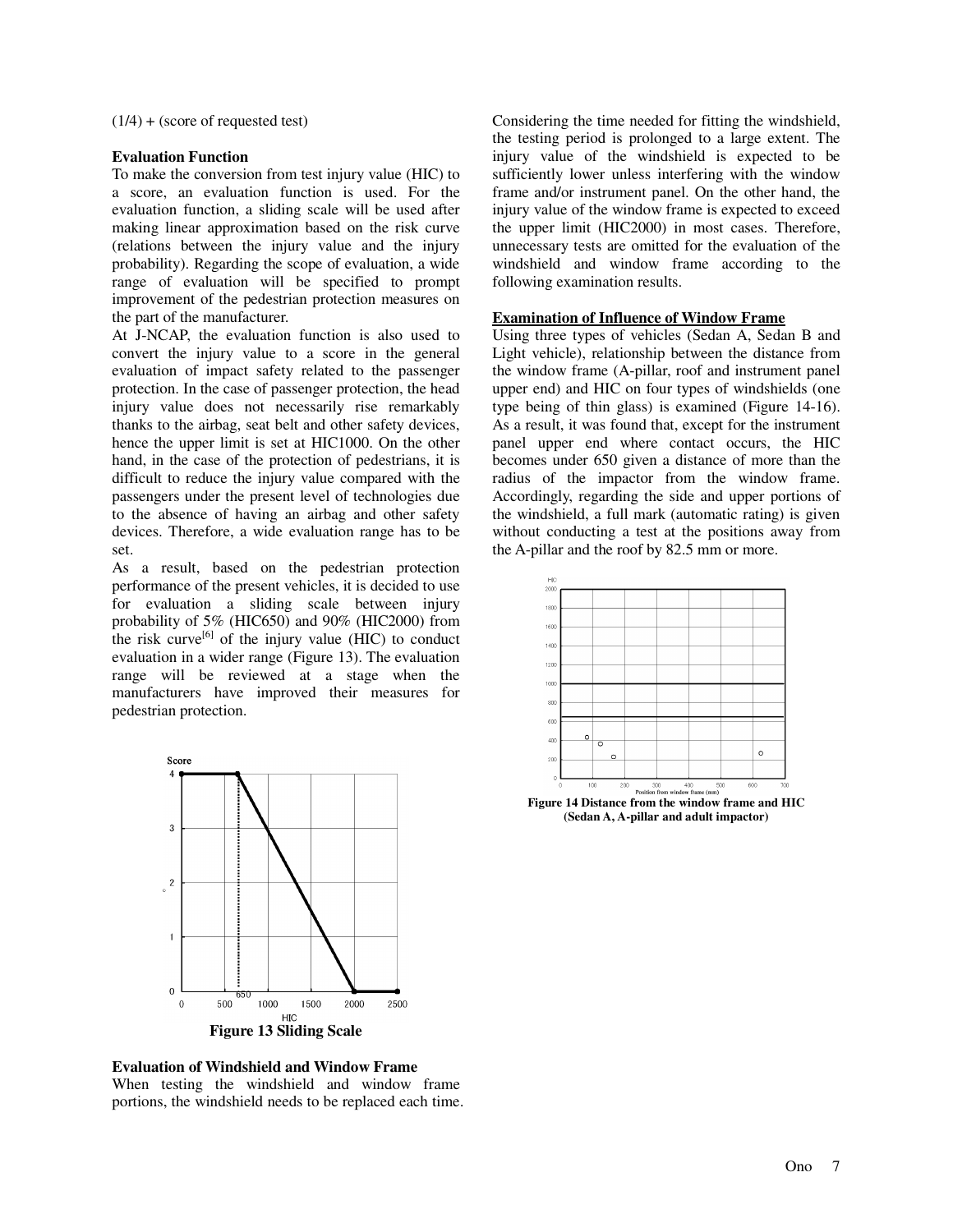

**Figure 15 Distance from the window frame and HIC (Roof, adult impactor)** 



## **Examination of Influence of Contact with Instrument Panel**

From the test result of the examination of the influence of the window frame, the relation between the dynamic deformation amount of the impactor and HIC was examined (Figure 17). As a result, regarding the lower portion of the windshield, it is estimated that the HIC will be less than 650 given a stroke of over 70 mm from the windshield to the instrument panel upper end. Accordingly, regarding the lower side of the windshield, taking into consideration the standard data deviation of 6.3 mm, full marks are given without conducting a test at the positions where the distance from the windshield and the instrument panel is more than 80 mm.



**Figure 17 Dynamic deformation of impactor and HIC** 

When the above is summarized, the automatic rating area will be as shown in Figure. 18.



**Figure 18 Automatic rating area**

In addition, if evaluation is made on the windshield and window frame by 15-divided areas, the influence from the A-pillar becomes greater, tending to rate the safety performance of vehicles lower than it actually is. In this respect, it has been decided to evaluate the area near the connecting section of the windshield and window frame with the area ratio.

## **Ranking**

The general average score is calculated on the divided areas for ranking. Calculation steps are as follows (Figure 19).

(a) The HIC value of respective impact positions is converted to the score using the sliding scale.

(b) The score for the impact position is weighted for each divided area to obtain the score for the divided areas.

(c) The average score is obtained for the divided areas in Areas I, II and III to obtain the area scores.

(d) The average score is obtained for Area I to III to calculate the general average score.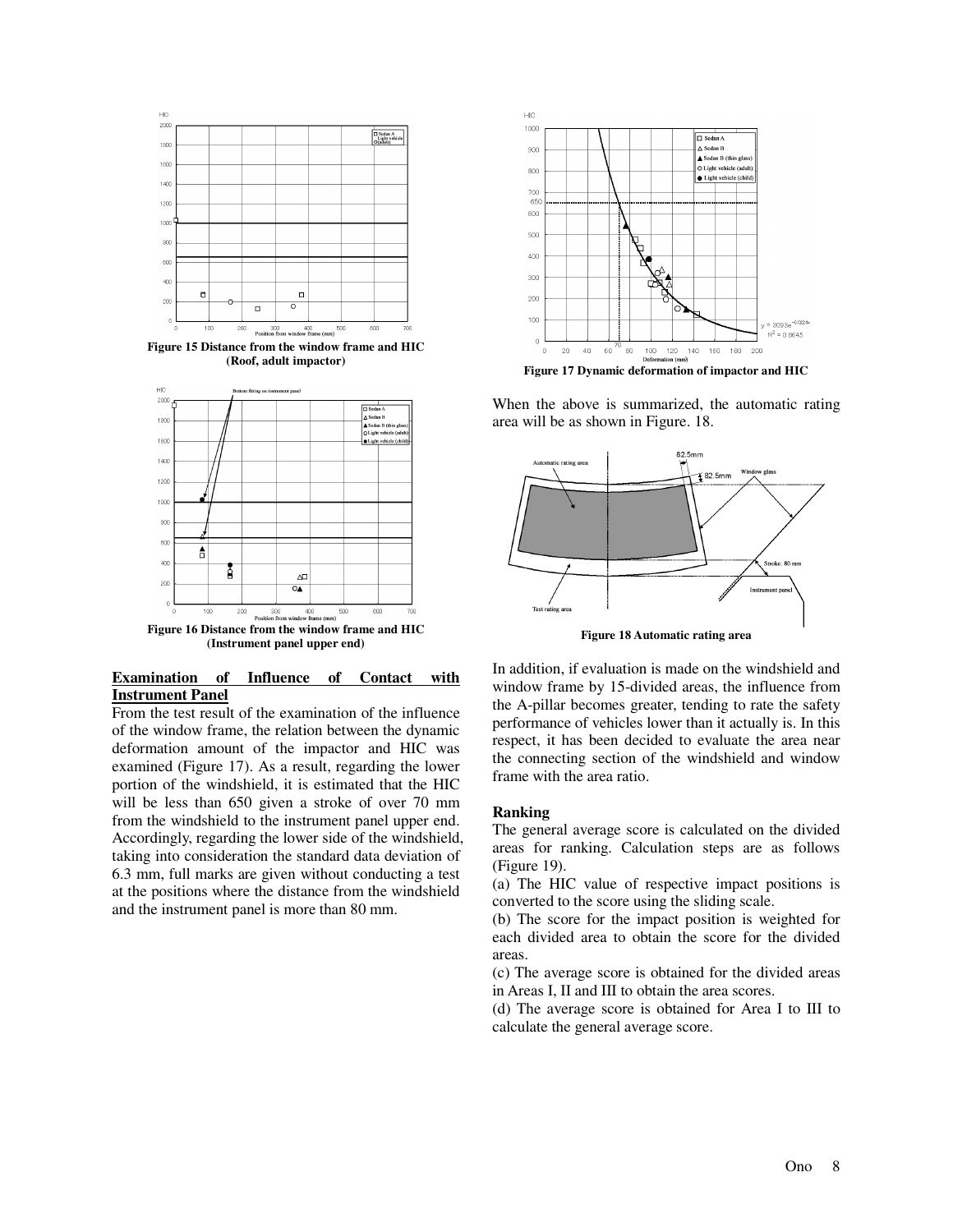

**Figure 19 Calculation steps of overall average score** 

To give ranking, overall average scores are converted to HIC using the sliding scale. Vehicles are classified into 5 levels according to their safety performance. The method of classification is set to rank each vehicle at a different level as the injury probability drops by about 10% from the standard level of HIC1436 where the head injury probability is approximately 50% (Figure 20).



## **Test Results**

Figure 21 shows the state of the pedestrian head protection performance test by J-NCAP. In 2003, a total of 19 vehicles were tested including 9 units of passenger vehicles, 4 1Box/Mini Van vehicles, 4 light vehicles and 2 commercial vehicles (vehicle types were by the J-NCAP classification different from the vehicle classification for the pedestrian protection performance test). In addition, a test was conducted with 4 vehicles including 2 passenger vehicles and 2 1Box/Mini van vehicles in the first half of 2004. The evaluation results were distributed with 7 vehicles to Level 3, 13 vehicles to Level 2 and 3 vehicles to Level 1 and none for Levels 4 and 5 (Figure 22).



**Figure 21 Testing state** 



**Figure 22 Distribution of vehicle levels (fiscal 2003 and first half of 2004, J-NCAP pedestrian protection performance test)**

Figure 23 shows the state of distribution of injury values in the tests conducted during 2003 and the first half of 2004. A total of 283 impact positions were involved, of which the injury value reads HIC650 or under at 56 positions and HIC2000 or over at 26 positions. The reading of the remaining 201 positions was between the upper and lower limits of HIC values. The mean HIC value was 1204.1.